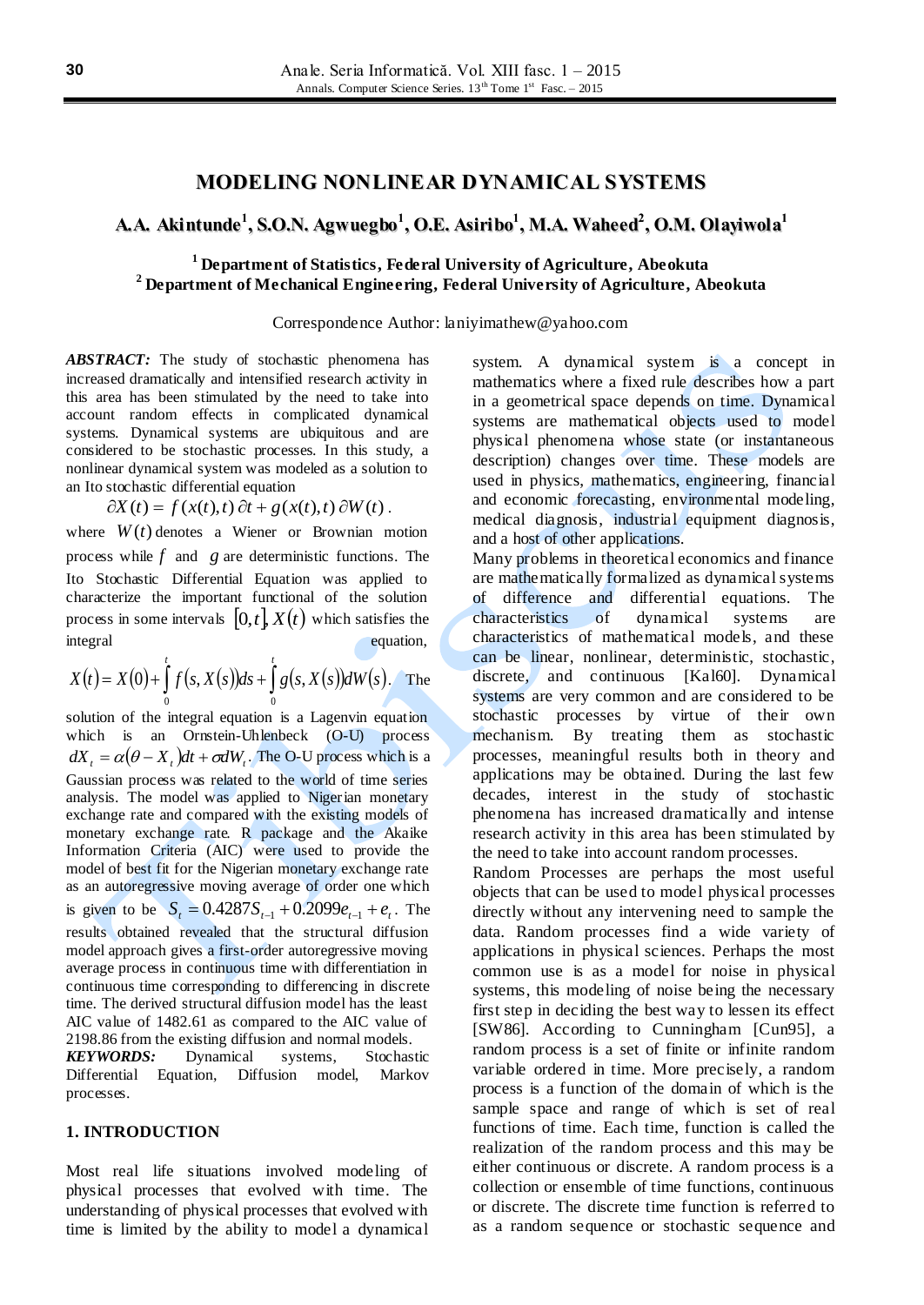can be thought of as an infinite-dimensional vector of random variables. Many practical applications of random sequences involve important case where the underlying statistical property is invariant with respect to time or space. It is often desirable to partially characterize a random sequence based on the knowledge of its first two moment functions which are its mean and variance functions.

The collection of all random functions of a continuous parameter is called a random process. It is important to understand that the basic concept of random process is associated with moment functions. A random process may be uncorrelated, orthogonal and independent of itself and the orthogonally concept is useful only when the random processes under consideration are of zero mean in this case it becomes equivalent to the uncorrelated condition. A random process is also stationary when its statistics do not change with the continuous time parameter. A random process that is particularly useful is a stationary or purely white noise process. Random processes in continuous time can also be defined as processes with independent increment and processes with independent increment are Markov processes. A standard Weiner process is a process with independent increment.

Markov processes are random process whose future behavior cannot be accurately predicted from its past behavior and which involves random chance or probability. Markov processes are probabilistic models for describing data with a sequential structure. A Markov process is useful for analyzing dependent random events; that is, events whose likelihood depends on what happened last. Markov processes are continuous time process with a denumerable state space and the theory of Markov processes has developed rapidly in recent years [Dyn06]. A coherent mathematical theory of Markov processes in continuous time was first introduced by Kolmogorov [Dyn06]. Important contributions to this class of stochastic processes were also made by Feller ([Fel67]). More details on Markov Process with denumerable state space can be found in [Chu82] and [KT81].

# **2. OBJECTIVES OF THE STUDY**

The objectives of this study are to study the behavior of nonlinear dynamical system, identify a suitable model structure for the system, estimate the parameters of the identified model and check the adequacy of the fitted model

# **3. LITERATURES REVIEW**

Kalman's formulation ([Kal60]) of dynamical system makes no assumptions regarding

characteristics (e.g. discrete versus continuous, deterministic versus stochastic of the underlying physical processes. According to [Kal60], a dynamical system is an abstract mathematical object that allows one to talk about physical processes. That is Dynamical systems are mathematical objects used to model physical phenomena whose state (or instantaneous description) changes over time. These models are used in financial and economic forecasting environmental modeling, medical diagnosis, industrial equipment diagnosis, and a host of other applications.

In most dynamical systems which describe processes in engineering, physics and economics, stochastic components and random noise are included. The stochastic aspects of the models are used to capture the uncertainty about the environment in with the system is operating and the structure and parameters of the models of physical processes being studied ([KP92], [SAB12]). Applications of dynamical system are broadly categorized into three main areas which are predictive (also referred to as generative), in which the objective is to predict future states of the system from observations of the past and present states of the systems. The second is diagnostics, in which the objective is to infer what possibly past states of the system might have led to the present state of the system (or observations leading up to the present state), and finally, applications in which the objectives is neither to predict the future nor explain the past but rather to provide a theory for the physical phenomena. These three categories correspond roughly to the need to predict, explain and understand physical phenomena. Predictive and diagnostic reasoning are often described in terms of causes and effects. Prediction is reasoning forward in time from causes to effects while diagnosis is reasoning backward from effects to causes. Not all physical phenomena can be easily predicted or diagnosed. Some phenomena appear to be governed by influences similar to those governing the role of dice or the decay of radioactive material. Other phenomena may be deterministic but the equations governing their behavior are so complicated or so critically dependent on accurate observations of the state that accurate long-term observations are practically impossible.

The modeling of continuous time dynamical systems from uncertain observation is an important task especially in finance. Basically in finance, the assumptions for dynamical models are formulated by systems of differential equations. In Bayesian approach, the dynamics are then incorporated by a priori knowledge of the probability distributions on the unknown functions which corresponds for example to driving forces and appear as coefficients or parameters in the differential equations. Hence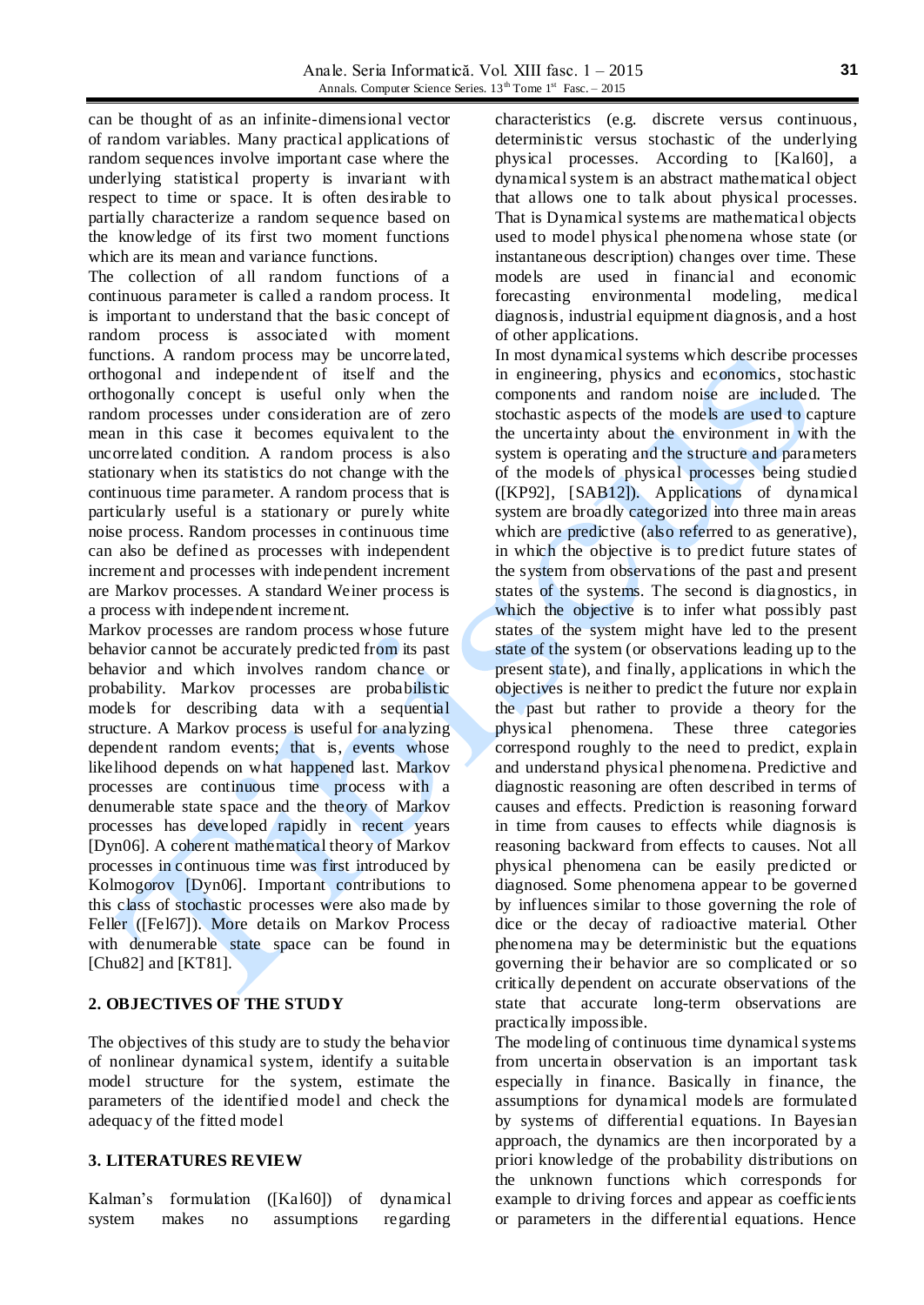such functions become stochastic processes in a probabilistic Bayesian framework.

Gaussian processes provide a natural and flexible framework in such circumstances. Nevertheless, the applications of dynamical systems become highly nontrivial when dynamics is nonlinear in the (Gaussian) parameter functions. This happens naturally for nonlinear systems which are driven by a Gaussian noise process, or when the nonlinearity is needed to provide necessary contrasts (e.g. positively) for the parameter functions

A lot of works had been done on dynamical systems in the last few decades. Some of such works are the work of Mukhin et al ([M+06]) on modified Bayesian approach to the reconstruction of dynamical systems from time series. The work looked at the applicability of Bayesian (statistical) approach to reconstruction of dynamic systems from experimental data. When a dynamical system is known, it is necessary to find values of parameters that determined evolution of the system during time series generation. Such a formulation of the problem arises, for instance, when chaotic regimes of dynamical systems behavior are used for solution of the problem of coded transmission of information (Anishchenko and Pavlov, [AP98]). A formal way of modeling a dynamical system for a necessary positive data is to model the logarithm of the original data. Agwuegbo *et al.* ([ASA11]) suggested a hierarchical structured model for nonlinear dynamical process while Cai ([Cai12]) proposed a general stochastic differential equation to the transformed variable of dynamical system.

### **4. METHODOLOGY**

In this study, relative change of the process was used as the system evolves with time. The study considered structural model with partial sum as an approach to statistical model building for nonlinear dynamical systems. The approach gave a major method in dealing with drastic quantitative changes in the behavioral pattern of dynamical systems. The dramatic behaviors are associated with some hidden structural changes which we looked at as a function of some characteristic conditions under which the processes occur sometimes called regimes. The structure is based upon the fact that the joint probability distribution of a collection of random variables can be decomposed into series of conditional models and using law of large number with the central limit theorem the combined distribution follow a normal distribution.

The realization of the stochastic process was partitioned from the view point of partial sums which give rise to a random walk. The series

therefore follow a random walk model which is a martingale. The condition for the random walk is

$$
S_t = S_0 + \sum_{j=1}^t Z_j \tag{1}
$$

where  $S_0$  and  $Z_j$  are independent and identically distributed random variables. Recursively, we have the martingale difference given by

$$
S_t - S_{t-1} = Z_t \tag{2}
$$

The generating function is the partial sums

$$
S_t = \sum_{j=1}^t Z_j
$$
 (3)

In determining the distribution of  $\{S_t, t = 0,1,2,...\}$ for a finite t, we made some assumptions about the distribution of  $Z_t$ .

$$
S_t = \sum_{j=1}^t Z_j \tag{4}
$$

If, starting from the initial position,  $S_0 = 0$  with the defining trinomial process given as

$$
X_t = \begin{cases} +1 \\ -1 \\ 0 \end{cases} \tag{5}
$$

where the probabilities are  $p$  for  $+1$ ,  $q$  for  $-1$  and  $r$ for 0

In this case, we defined three states for the system and the sequence  $X_t$  is considered as a Guassian random walk, where  $X_1, X_2, ..., X_t$  are jointly normally distributed.

The dynamics follows a diffusion process which is a special case of stochastic processes under the Markovian assumptions. The model arises when the time is made continuous. The diffusion process is a continuous Markov process. It allows the continuity in the sample paths of the realized stochastic process. Differencing in discrete time corresponds to differentiation in continuous time. This defines stochastic (Ito) integrals with its solution given by the Ornstein-Uhlenbeck process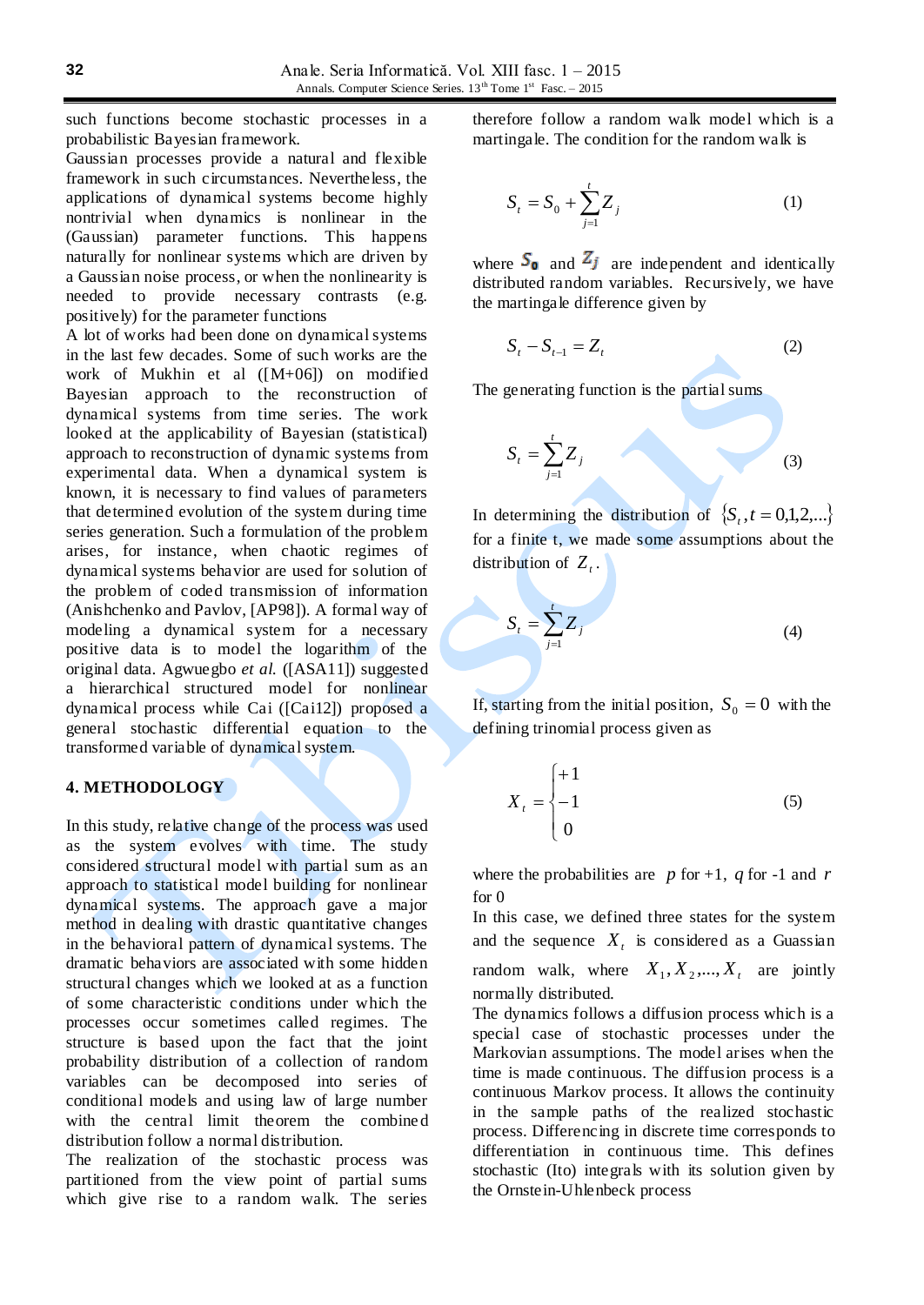$$
dS_t = \alpha(\theta - S_t)dt + \sigma dW_t \tag{6}
$$

If  $\theta = 0$ , we have

$$
dS_t = \alpha S_t dt + \sigma dW_t \tag{7}
$$

Then,

$$
S_t = S_0 + \alpha \int_0^t S_a da + \sigma \int_0^t dW_a \tag{8}
$$

This is a diffusion process and can be seen as a solution to the stochastic differential equation. The randomness introduced by (8) is an additive noise which makes it equivalent to the Lagenvin equation which is a linear Ito stochastic differential equation. Given that  $\mathbf{d} = \mathbf{1}$  in (7), we get back our random walk model of the form:

$$
S_{t+1} - S_t = \alpha S_t + \sigma (W_{t+1} - W_t)
$$
 (9)

$$
S_{t+1} = (1+\alpha)S_t + \sigma(W_{t+1} - W_t)
$$
 (10)

which can further be written as

$$
S_{t+1} = \varphi S_t + E_t \tag{11}
$$

where  $\varphi = 1 + \alpha$  which is a constant and  $E_t = \sigma[(W]_{t+1} - W_t)_{\text{which}}$  is considered to constitute an independent identically distributed sequence of  $N(0, \sigma^2)$ . This gives an autoregressive process of order one. This can be seen to also come from the characteristic of the partial sums combined with the central limit theorem and the martingale difference which can be seen to provide a generalization of an ARIMA  $(p,d,q)$  model.

The diffusion process in a way transforms the original non stationary series. The Structure introduced into the diffusion process by the partial sums makes the proposed model a more robust model. The structure makes the nonlinear time series stationary and the parameters of the underlying model can easily be estimated. The proposed structural diffusion model was adopted for application in the modeling of the Nigerian monetary exchange rate time series (financial statistics). R software was used in the analysis and parameters estimations of the model. The result from the model was further compared with diffusion, Weiner (which are considered as solutions of stochastic differential equation) and ordinary time series model.

#### **5. DATA**

The empirical data used in this study is the monthly exchange rate of Nigerian Naira to United States Dollar from 1980 to 2013, collected from the website of Central Bank of Nigeria

#### **6. DISCUSSION**

The structural diffusion model was used in this study as a limiting distribution of the stochastic differential equation. The study revealed that the AR (1) is a special case of our structural diffusion process. The time plot of the original series (Figure 1) shows an indication that the series is non-stationary and nonlinear. It revealed a dramatic jump in 1999 and high volatility of the monthly exchange rate of Nigerian Naira to United States Dollar.



**Figure 1: Time plot of the Exchange rate of Nigerian Naira to US Dollar**

Using the diffusion process, the time plot mimicked the original series as evidenced in Figure 2.



**Figure 2: Time plot of the Diffusion rate of Nigerian Naira to US Dollar**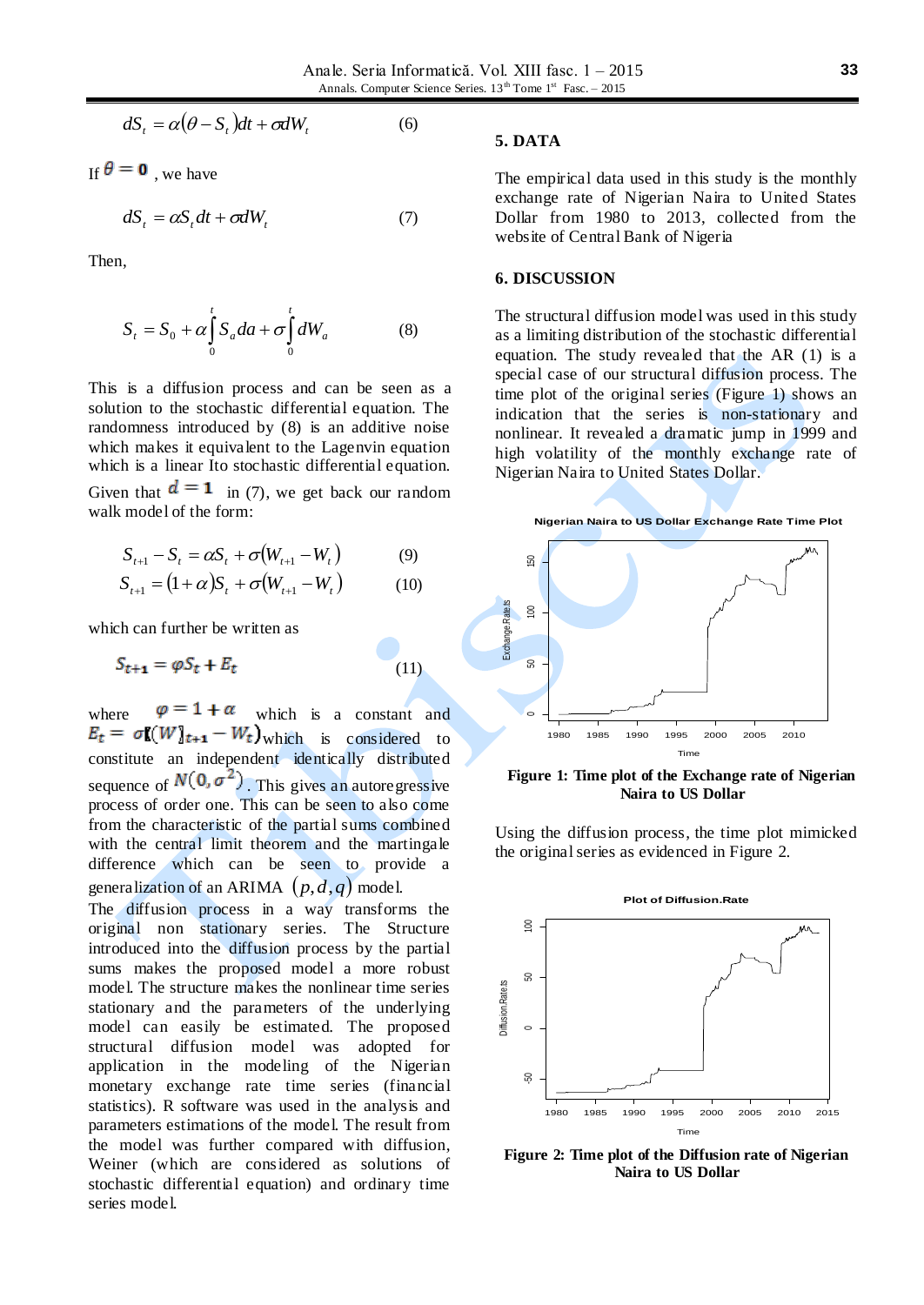The time plot of the rate with the Weiner process (Figure 3) also shows that the series is nonstationary and behaves almost similar to the original series.



**Figure 3: Time plot of the Weiner rate**

Figure 4 shows the time plot of the structural diffusion rate. Examining the time plot, it can be seen that the series looks more stationary than what obtains in figures 1, 2 and 3. The dynamics introduced by the structure reduces the nonlinearity of the series.



**Figure 4: Time plot of the Structured Diffusion rate of Nigerian Naira to US Dollar**

The sample autocorrelation function (ACF) and the sample partial autocorrelation function (PACF) are used in the identification of an appropriate time series model. Tables 1 and 2 show the ACF and PACF values for the models of interest. Figures 5 -8 imply the presence of trend in the original, diffusion and Weiner series (as the ACF die of very slowly) while there is no evident trend in the structural diffusion series. The Autocorrelation functions for the structural diffusion series suggest an Autoregressive (AR) or Autoregressive moving average (ARMA) model because of the sinusoidal

behavior of the series. The Partial autocorrelation function (PACF) was further used to verify.

|  | Table 1: Autocorrelation functions at Different Lag |        |  |  |
|--|-----------------------------------------------------|--------|--|--|
|  |                                                     | values |  |  |

| Lag<br>Value     | <b>Normal</b><br>variable | <b>Diffusion</b><br>variable | Structured<br><b>Diffusion</b><br>variable | Weiner<br><b>Variable</b> |
|------------------|---------------------------|------------------------------|--------------------------------------------|---------------------------|
| $\boldsymbol{0}$ | 1.000                     | 1.000                        | 1.000                                      | 1.000                     |
| $\mathbf{1}$     | 0.994                     | 0.994                        | 0.569                                      | 0.993                     |
| $\overline{2}$   | 0.989                     | 0.989                        | 0.236                                      | 0.987                     |
| 3                | 0.983                     | 0.983                        | 0.051                                      | 0.980                     |
| $\overline{4}$   | 0.977                     | 0.977                        | $-0.107$                                   | 0.974                     |
| 5                | 0.971                     | 0.971                        | $-0.197$                                   | 0.967                     |
| 6                | 0.964                     | 0.964                        | $-0.293$                                   | 0.960                     |
| 7                | 0.958                     | 0.958                        | $-0.291$                                   | 0.953                     |
| 8                | 0.952                     | 0.952                        | $-0.279$                                   | 0.946                     |
| 9                | 0.946                     | 0.946                        | $-0.234$                                   | 0.939                     |
| 10               | 0.939                     | 0.939                        | $-0.187$                                   | 0.932                     |
| 11               | 0.933                     | 0.933                        | $-0.016$                                   | 0.925                     |
| 12               | 0.926                     | 0.926                        | 0.170                                      | 0.918                     |
| 13               | 0.920                     | 0.920                        | 0.148                                      | 0.911                     |
| 14               | 0.913                     | 0.913                        | 0.138                                      | 0.904                     |
| 15               | 0.906                     | 0.906                        | 0.121                                      | 0.896                     |
| 16               | 0.899                     | 0.899                        | 0.071                                      | 0.889                     |
| 17               | 0.892                     | 0.892                        | $-0.001$                                   | 0.882                     |
| 18               | 0.885                     | 0.885                        | $-0.063$                                   | 0.875                     |
| 19               | 0.878                     | 0.878                        | $-0.061$                                   | 0.868                     |
| 20               | 0.871                     | 0.871                        | $-0.105$                                   | 0.861                     |

**Table 2: Partial Autocorrelation functions at Different Lag values**

|                          | Lag values                |                              |                                                   |                           |  |  |
|--------------------------|---------------------------|------------------------------|---------------------------------------------------|---------------------------|--|--|
| Lag<br><b>Value</b>      | <b>Normal</b><br>variable | <b>Diffusion</b><br>variable | <b>Structural</b><br><b>Diffusion</b><br>variable | Weiner<br><b>Variable</b> |  |  |
| 1                        | 0.994                     | 0.994                        | 0.089                                             | 0.993                     |  |  |
| $\overline{c}$           | $-0.019$                  | $-0.019$                     | 0.058                                             | $-0.010$                  |  |  |
| 3                        | $-0.008$                  | $-0.008$                     | 0.022                                             | 0.001                     |  |  |
| $\overline{\mathcal{L}}$ | $-0.014$                  | $-0.014$                     | $-0.099$                                          | $-0.001$                  |  |  |
| 5                        | $-0.021$                  | $-0.021$                     | $-0.003$                                          | $-0.015$                  |  |  |
| 6                        | $-0.005$                  | $-0.005$                     | 0.016                                             | $-0.009$                  |  |  |
| 7                        | $-0.006$                  | $-0.006$                     | 0.150                                             | $-0.008$                  |  |  |
| 8                        | $-0.009$                  | $-0.009$                     | 0.060                                             | $-0.006$                  |  |  |
| 9                        | $-0.005$                  | $-0.005$                     | 0.089                                             | $-0.016$                  |  |  |
| 10                       | $-0.003$                  | $-0.003$                     | 0.071                                             | $-0.008$                  |  |  |
| 11                       | $-0.010$                  | $-0.010$                     | 0.044                                             | $-0.003$                  |  |  |
| 12                       | $-0.009$                  | $-0.009$                     | $-0.002$                                          | $-0.007$                  |  |  |
| 13                       | $-0.023$                  | $-0.023$                     | 0.030                                             | $-0.014$                  |  |  |
| 14                       | $-0.002$                  | $-0.002$                     | $-0.053$                                          | 0.000                     |  |  |
| 15                       | $-0.008$                  | $-0.008$                     | $-0.085$                                          | 0.001                     |  |  |
| 16                       | $-0.012$                  | $-0.012$                     | $-0.014$                                          | 0.002                     |  |  |
| 17                       | $-0.015$                  | $-0.015$                     | 0.028                                             | $-0.008$                  |  |  |
| 18                       | $-0.007$                  | $-0.007$                     | $-0.036$                                          | $-0.010$                  |  |  |
| 19                       | 0.004                     | 0.004                        | $-0.063$                                          | $-0.005$                  |  |  |
| 20                       | 0.005                     | 0.005                        | $-0.027$                                          | 0.015                     |  |  |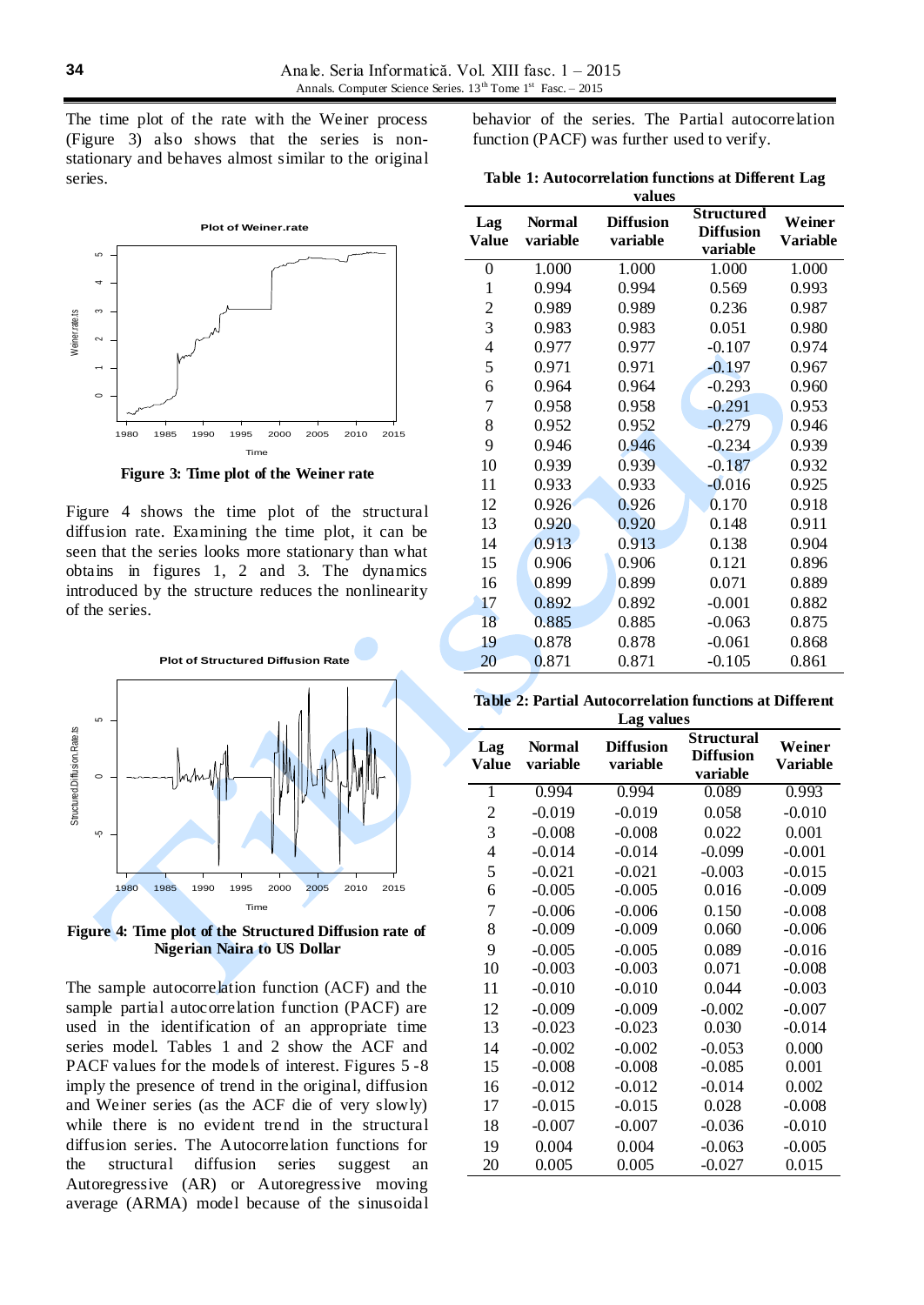

**Figure 5: Autocovariance function plot of Original Rate**



**Figure 6: Autocovariance function plot of the Diffusion rate**



**Figure 7: Autocovariance function plot of the Weiner Rate**

**ACF Plot for Structured.Diffusion.Rate** 



**Figure 8: Autocorrelation function plot (Correlogram) of the Structured Diffusion rate**



**Figure 9: Partial Autocorrelation function plot of the Structured Diffusion rate**

### **7. MODEL SELECTION AND PARAMETER ESTIMATIONS**

To identify the best fitted model among several linear and nonlinear time series models, the Akaike information criterion (AIC) (Akaike 1974) was use. These criterion measures the deviation of the fitted model from the actual one. The model with the minimum value of AIC was chosen. This work compared twelve different models based on these criteria (Tables 3, 4, and 5).

|                              | Table 3: ARIMA (1,0,0) Models |                              |                                                   |                           |
|------------------------------|-------------------------------|------------------------------|---------------------------------------------------|---------------------------|
|                              | Normal<br>variable            | <b>Diffusion</b><br>variable | <b>Structural</b><br><b>Diffusion</b><br>variable | Weiner<br><b>Variable</b> |
| AR                           | 0.9989                        | 0.9989                       | 0.5679                                            | 0.9993                    |
| SЕ                           | 0.0014                        | 0.0014                       | 0.0406                                            | 0.0009                    |
| MA                           |                               |                              |                                                   |                           |
| SЕ                           |                               |                              |                                                   |                           |
| Intercept                    | 72.7936                       | 9.1423                       | $-0.00001$                                        | 2.5574                    |
| SЕ                           | 66.6219                       | 66.6229                      | 0.1696                                            | 2.5323                    |
| Estimate<br>sigma<br>squared | 12.43                         | 12.43                        | 2.205                                             | 0.0101                    |
| Log<br>likelihood            | $-1096.04$                    | $-1096.04$                   | $-740.45$                                         | 355.22                    |
| AIC                          | 2198.08                       | 2198.08                      | 1486.89                                           | $-704.45$                 |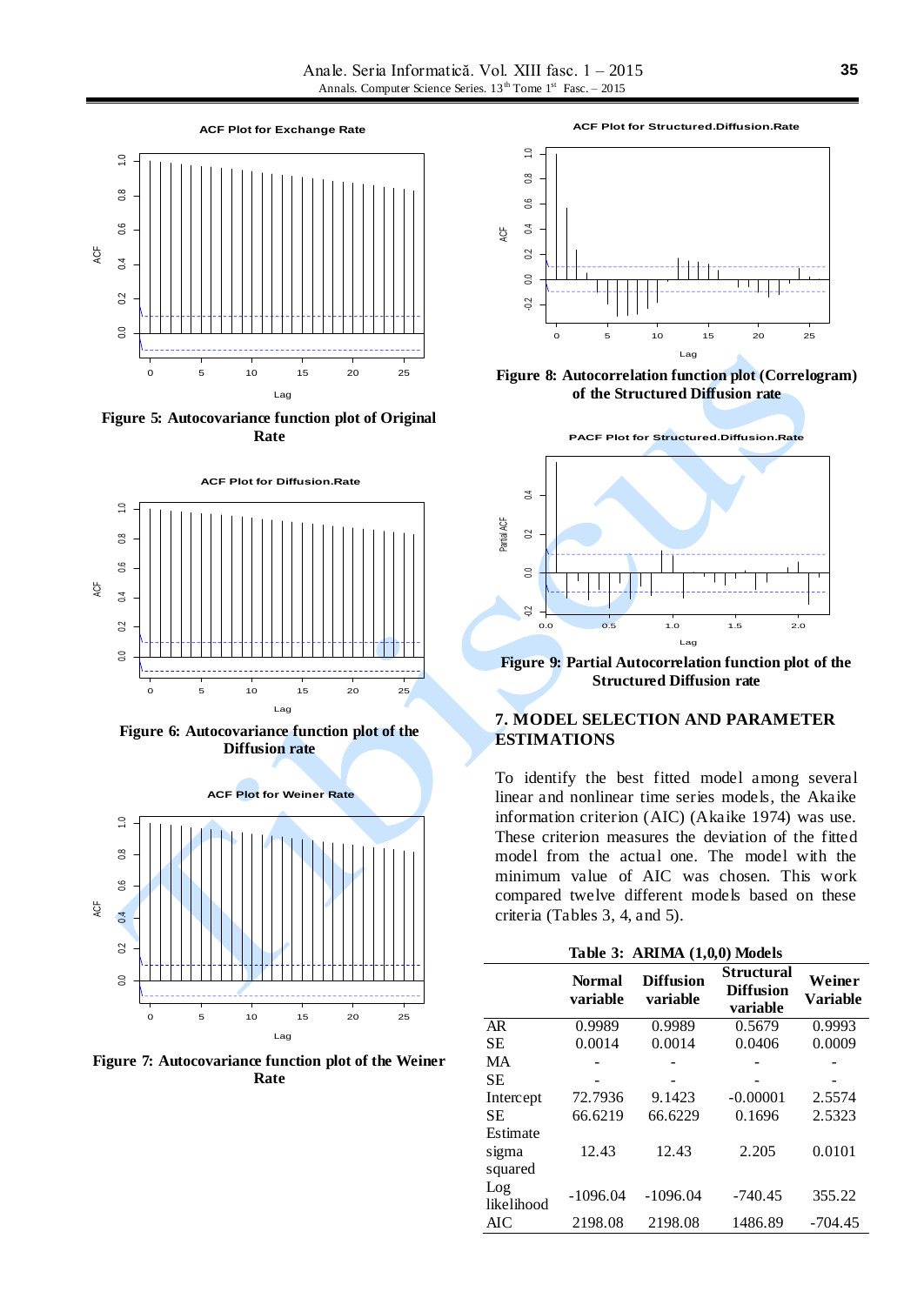|                              | Table 4: ARIMA (1,0,1) Model |                               |                                                   |                    |  |
|------------------------------|------------------------------|-------------------------------|---------------------------------------------------|--------------------|--|
|                              | Normal<br>variable           | <b>Diffusion</b><br>variable  | <b>Structural</b><br><b>Diffusion</b><br>variable | Weiner<br>Variable |  |
| AR.                          | 0.9987                       | 0.9987                        | 0.4287                                            | $*PCP$             |  |
| SЕ                           | 0.0015                       | 0.0015                        | 0.0769                                            |                    |  |
| MA                           | 0.0544                       | 0.0544                        | 0.2099                                            |                    |  |
| <b>SE</b>                    | 0.0490                       | 0.0490                        | 0.0839                                            |                    |  |
| Intercept                    | 69.8996                      | 6.2484                        | $-0.0001$                                         |                    |  |
| <b>SE</b>                    | 65.8779                      | 65.8779                       | 0.1542                                            |                    |  |
| Estimate<br>sigma<br>squared | 12.39                        | 12.39                         | 2.1710                                            |                    |  |
| Log<br>likelihood 1095.43    |                              | $-1095.43$                    | $-737.30$                                         |                    |  |
| AIC                          | 2198.86                      | 2198.86                       | 1482.61                                           |                    |  |
|                              |                              | *Possible convergence problem |                                                   |                    |  |

**Table 5: ARIMA (1,1,1) Model**

|                              | <b>Normal</b><br>variable | <b>Diffusion</b><br>variable | <b>Structural</b><br><b>Diffusion</b><br>variable | Weiner<br>Variable |  |
|------------------------------|---------------------------|------------------------------|---------------------------------------------------|--------------------|--|
| AR                           | 0.9715                    | 0.9715                       | 0.5718                                            | 0.0108             |  |
| SЕ                           | 0.0993                    | 0.0993                       | 0.0408                                            | 1.6776             |  |
| MA                           | $-0.9517$                 | $-0.9517$                    | $-1.0000$                                         | 0.0116             |  |
| SЕ                           | 0.1348                    | 0.1348                       | 0.0062                                            | 1.6888             |  |
| Estimate<br>sigma<br>squared | 12.34                     | 12.34                        | 2.211                                             | 0.0104             |  |
| Log<br>likelihood            | $-1088.92$                | $-1088.92$                   | $-741.3$                                          | 342.6              |  |
| AIC                          | 2183.84                   | 2183.84                      | 1488.59                                           | $-679.2$           |  |

It can be seen clearly that the structural diffusion model has the least AIC values when compared with the other models for all the tentative ARIMA models under consideration. This suggests that the structural diffusion model is better than the other ones under consideration. The Weiner model that seems to have been better than the structural diffusion model has convergence problems in some of its iterations. As a result it cannot be considered adequate for modeling the nonlinear dynamics in the data though very good in modeling linear systems. The selection of a tentative time series model is frequently accomplished by matching estimated autocorrelations with the theoretical autocorrelation ([Agw10]). The ACF and PACF of the structured series indicate stationarity for the series generated from structural diffusion approach.

By fitting ARMA (1,0,1) model, then the fitted Autoregressive Moving Average model is given as:

$$
S_{t} = -0.0001 + 0.4287 S_{t-1} + 0.2099 e_{t-1} + e_{t}
$$
  
(0.1542) (0,0769) (0.0839) (12)

The numbers in parentheses below the coefficients are standard errors.

### **8. DIAGNOSTIC CHECKING**

The identified model can further be subjected to test in order to examine the quality of the fitted model. This is done by seeing if the residuals form an uncorrelated sequence. The ARMA model diagnostic is shown in figure 10. The first panel of figure 10 shows the standardized residuals from the model fit, second panel shows the ACF for the residual while the third panel shows the p-values for the Ljung-Box statistics. Considering the Ljung-Box Chi-squared statistics, the P-values fall within the allowable limits (upper and lower) which indicates the diagnostic checking for adequacy of the fitted model, the result shows that an autoregressive moving average  $(ARMA (1,1))$  of the structural diffusion model best fit the monetary exchange rate of Nigerian Naira to US Dollar.

The intercept can be considered not significant therefore the model can be narrowed down be

$$
S_t = 0.4287 S_{t-1} + 0.2099 e_{t-1} + e_t \tag{13}
$$

### **CONCLUSION**

Diffusion models are under continuous testing. As members of the class of sequential sampling models, they appear to account for experimental data more successfully than any other class of models. This research aims to identify a suitable model for the analysis and forecasting of nonlinear time series analysis. The study constructed a structural stochastic model for the analysis of nonlinear time series using the dynamics of the partial sums and the central limit theorem. Diffusion model was seen as the limiting distribution of the underlying stochastic differential equations. Structural dynamics was further introduced into the resulting diffusion model which gave a better model.

Using the proposed model, the Nigerian exchange rate to US Dollar follows an Autoregressive Moving Average (ARMA  $(1,1)$ ) model given as:

$$
S_t = 0.4287S_{t-1} + 0.2099e_{t-1} + e_t \tag{14}
$$

The fitted model can be used to forecast the Nigerian Exchange rate to US Dollar.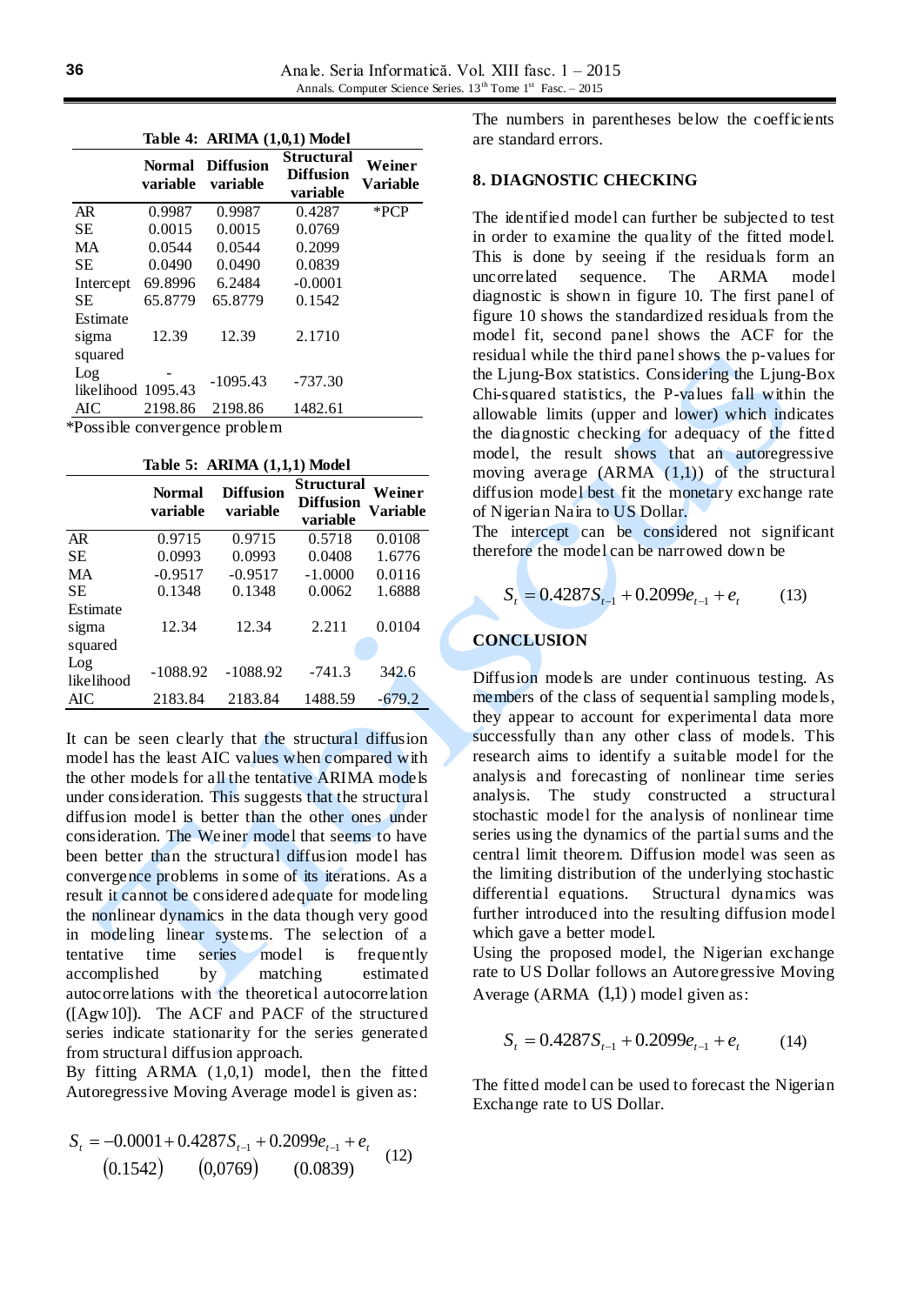**Standardized Residuals**



**Figure 10: Residual diagnostics for the structural diffusion series**

### **REFERENCES**

- [Agw10] **S. O. N. Agwuegbo** *Hierarchical Model for the Analysis of Large Dimensional State Space*; PhD thesis, Department of Statistics, Federal University of Agriculture, Abeokuta, 2010.
- [AP98] **V. S. Anishchenko, A. N. Pavlon**  *Global reconstruction in application to multichannel communication*, Physical Review E (57) 2455, 1998.
- [ASA11] **S. O. N. Agwuegbo, A. R. T. Solarin, O. E. Asiribo** - *Hierarchical Structured Model for Nonlinear Dynamical Processes*. Journal of the Nigerian

Association of Mathematical Physics 19: 15-20, 2011.

- [Cai12] **Z. Cai** *Econometric Analysis of Financial Market Data*. Manuscript for the Department of Mathematics and Statistics, University of North Carolina, Charlotte, U.S.A; 189 pp, 2012.
- [Chu83] **K. L. Chung** *Lectures from Markov processes to Brownian motion*, Springer-verlag, New York, 1982.
- [Cun95] **E. P. Cunningham** *Digital Filtering: An introduction*; John Wiley and Sons, New York, 1995.